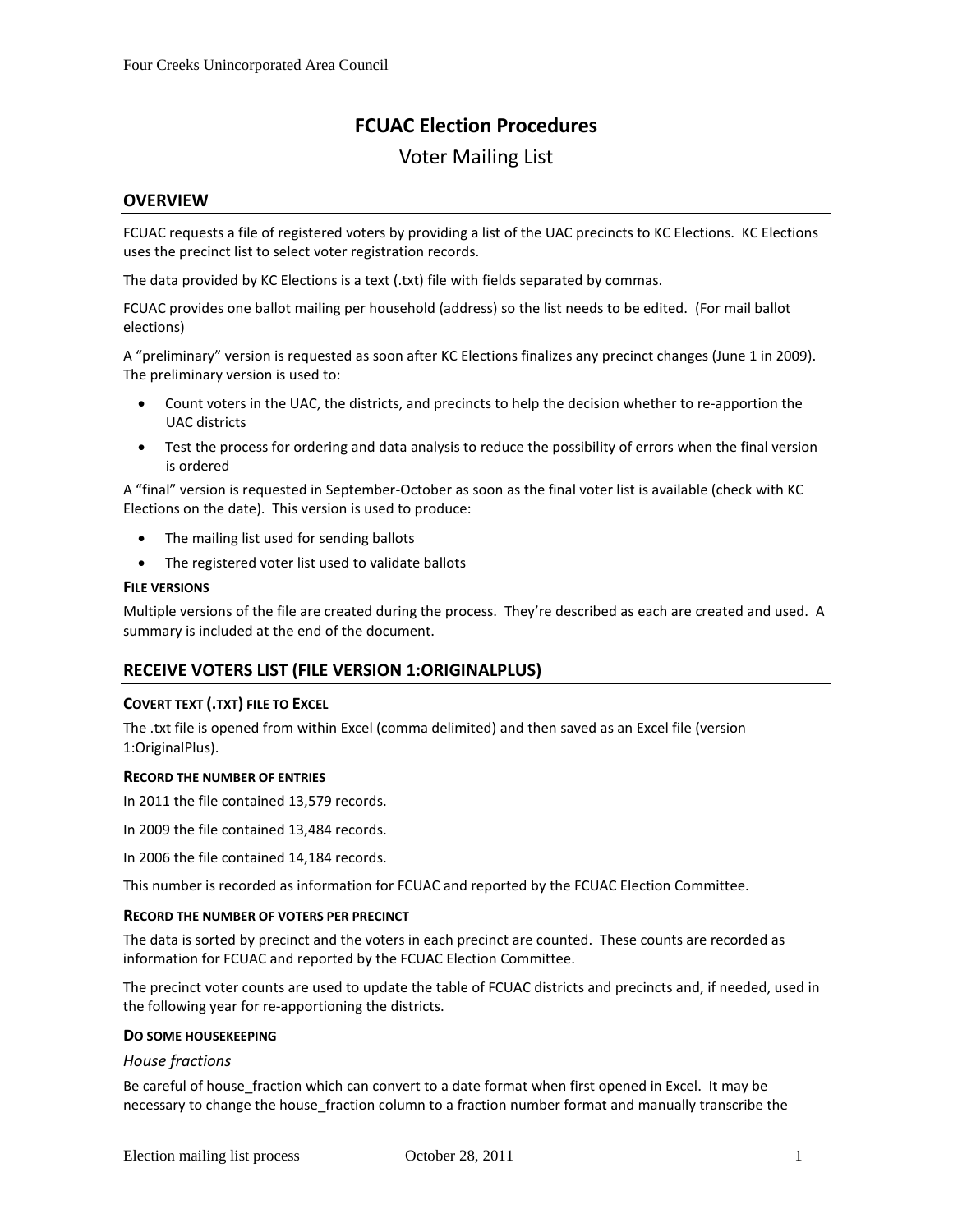proper entry into the cells. Regardless, a visual check of the column and the results in the concatenated registration address is prudent.

[There are only a very few records with fractions in recent files.]

# *Format zip code fields*

When converting from a text file to an Excel file the number formatting of some fields can be important. For example, zip codes can start with a "0" which will not usually be displayed. By selecting the zip code fields and setting a customer format of "00000" will ensure the first digit is displayed.

# *Format voter id field*

[This field is not used so this step is only for completeness.]

To resolve leading zero issues format the voter id field "000000000".

### **ADD DATA TO HELP WITH THE EDIT**

[This is only necessary for a mail ballot election where one ballot is being sent to an address]

The objective is to produce a version of the list that has only one record per registered address and mailing address combination. This isn't just a matter of deleting records with the same registered voter address although the majority of the edit results from that process.

What complicates matters is there may be more than one registered voter at a registration address with different mailing addresses. This can occur for a variety of reasons:

- Prefer ballot be mailed to a business address, PO box, private mail box, etc.
- Away at school, military assignment, etc.
- The mailing address is simply different because of the text chosen (e.g. PO Box 12 vs. P.O. Box 12)

In 2006, these situations occurred around 500 times (~3%).

# *Define field names*

To make formulas more readable, some of the data columns are "named". These names are used in the formulas instead of Excel cell references (e.g. Y351).

To add the names, an entire column is selected (click on the column letter) and then the column name is inserted (Insert>Name>Define). (In Excel 10, use the Name Manager on the Formulas tab). The named columns are:

- house number
- house\_fraction
- pre\_dir
- street
- type
- post\_dir
- building number
- apartment\_number
- bldg apt (after being added below)
- fraction (after being added below)

# *Concatenate the registration address*

The spreadsheet that comes from KC Elections breaks down the registration address into its components and stores those components in separate columns. The components include house number, house fraction, predir, street, type, post-dir, building number, and apartment number.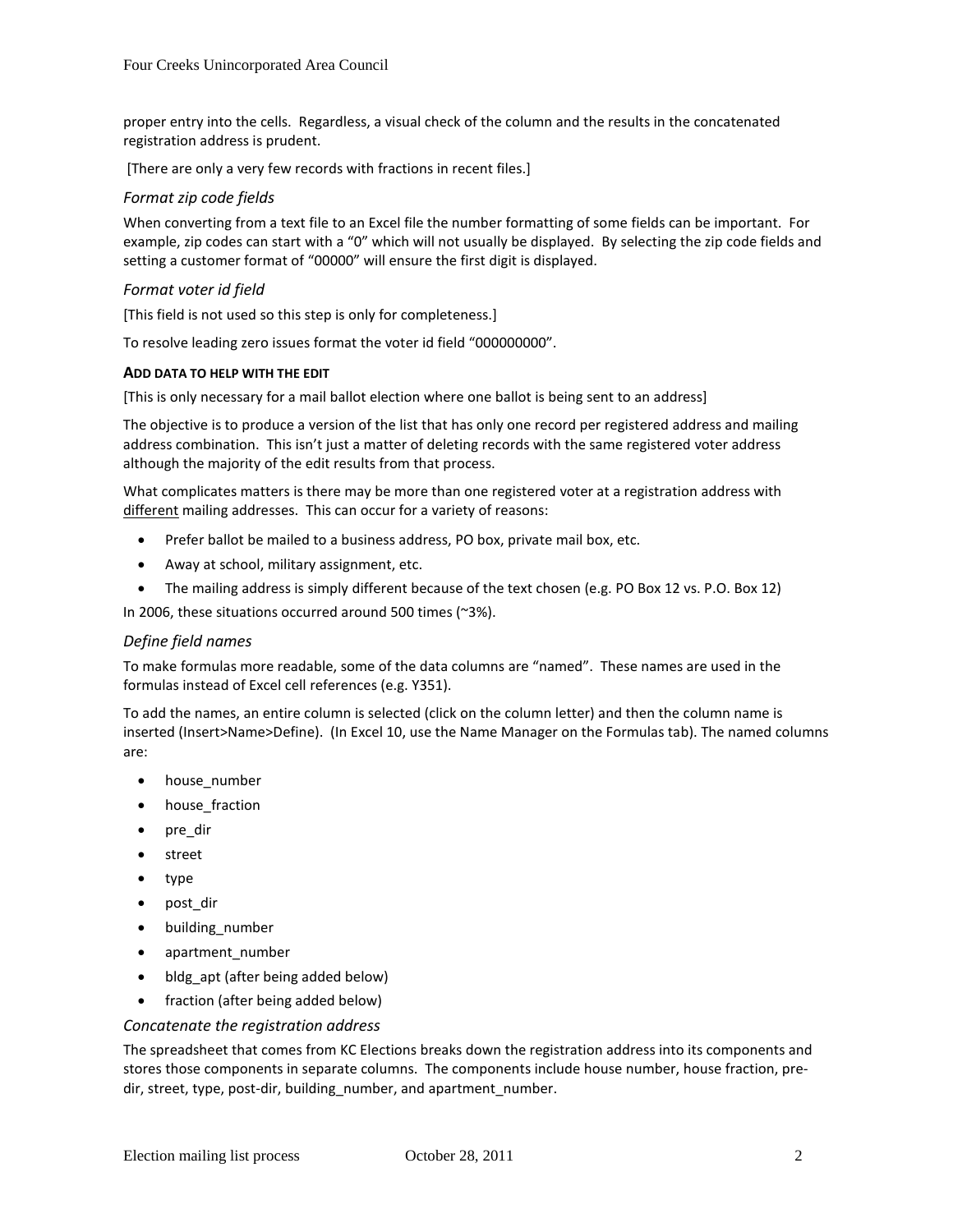Because the registration address is a primary sort, it's necessary to concatenate the registration address components into their final form. This is done by adding fields with formulas to perform this concatenation.

Concatenation Formula (building and apartment)

[Discuss with KC Elections to clarify the logic for these two fields.]

The spreadsheet includes building\_number and apartment\_number.

To keep the final concatenation formula from becoming overly complex, the part of the formula that concatenates building\_number and/or apartment\_number is performed in this field and then the results are concatenated in the final formula.

=IF(AND(building number="",apartment number=""),"", CONCATENATE("",IF(building\_number="",apartment\_number,IF(apartment\_number="",building\_number, CONCATENATE(building\_number," ",apartment\_number)))))

When copying this formula to the spreadsheet it will be pasted in separate cells that need to be put into 1 cell. It can be easier if the equal sigh (=) is removed from the formula until the concatenation is completed.

If the building\_number AND the apartment\_number are both null, the result of the formula is null. Otherwise, a blank is added to the concatenation. The next test is whether the building number is null in which case the apartment number is added. If the apartment number is null the building number is added. If the tests are still false, it means both the building\_number and the apartment\_number have data so both are added separated by a blank.

Name the field "bldg apt".

Concatenation Formula (house\_fraction)

Some addresses include a fraction (e.g. 13904 1/2).

To keep the final concatenation formula from becoming overly complex, the part of the formula that concatenates the house fraction is performed in this field and then the results are concatenated in the final formula.

=IF(house\_fraction="","",CONCATENATE(TEXT(house\_fraction,"?/?")," "))

If the house\_fraction is null, the result of the formula is null. Otherwise, a text version of the house\_fraction is concatenated with a blank. The "?/?" is a number format used for simple fractions.

Name the field "fraction".

[House\_fraction can get converted to a date format when first opened in Excel. To avoid this it may be best to manually set the number format of the column to a fraction and manually type in the fraction. Regardless, a visual check of the column and the results in the concatenated registration address is prudent.]

Concatenation Formula (concatenate\_reg\_address)

Add a field with the name concatenate reg address

=IF(pre\_dir="",CONCATENATE(house\_number," ",fraction,street," ",type," ",post\_dir," ",bldg\_apt),CONCATENATE(house\_number," ",fraction,pre\_dir," ",street," ",type," ",bldg\_apt))

An address can start off with the direction (e.g. SE 133<sup>rd</sup>) or end with a direction (e.g. 133<sup>rd</sup> SE) so the first part of the formula is a test (IF) the pre\_dir is null (meaning the direction follows the street).

- If pre-dir is null, the address will have the direction after the street so the concatenation is house\_number,blank, house\_number, blank,street, blank, type, blank, post-dir, " ",building\_number, " "apartment\_number).
- If pre-dir is NOT null, the address will have the direction before the street (i.e. concatenate house number, blank, house number, blank, pre-dir, street, blank, type, " ",building number, " "apartment\_number).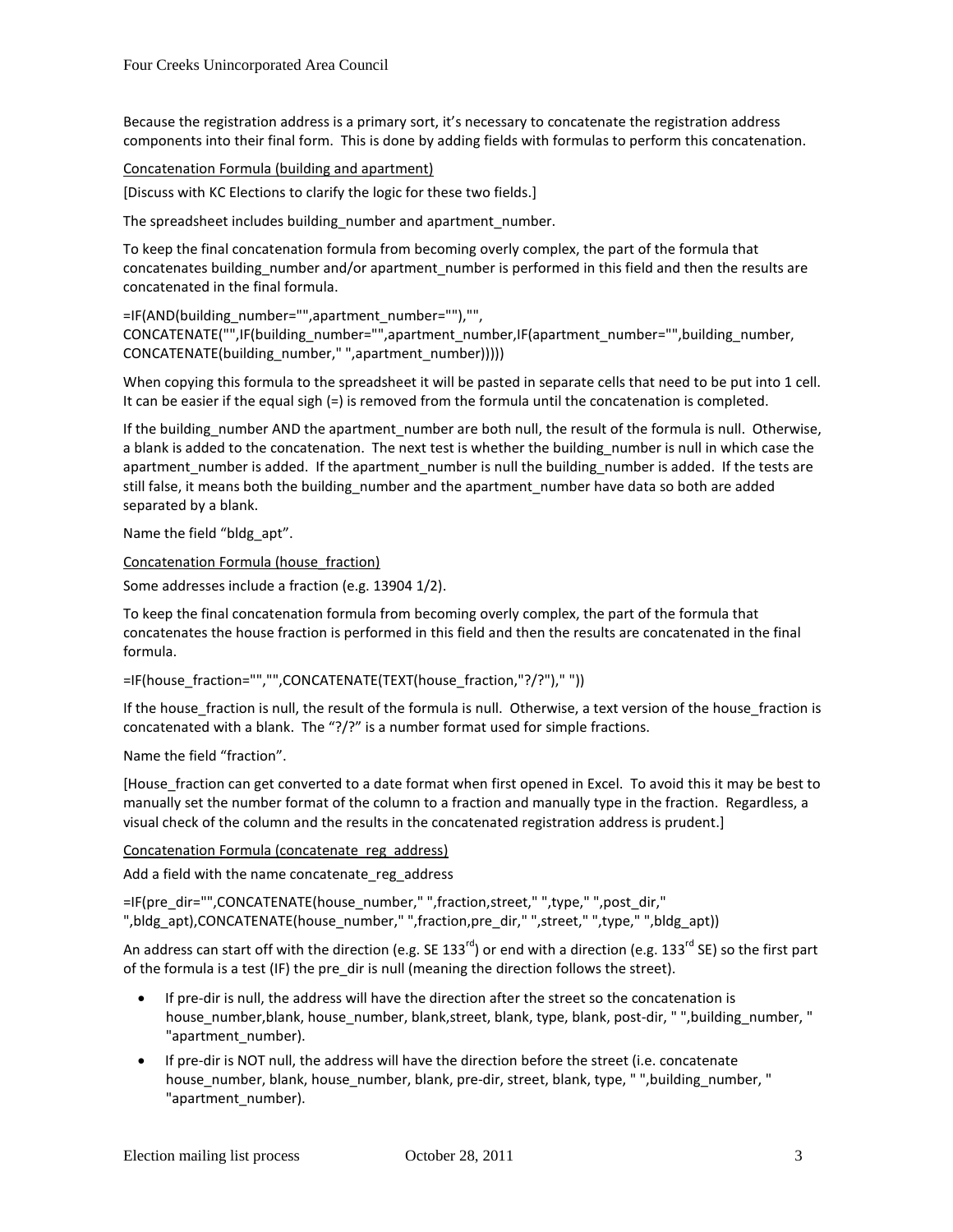Remember, the mailing address, not the registration address, is used for mailing so the concatenated registration address is used only for sorting and to compare registration addresses.

### **ADD FIELDS THAT COMPARE ADDRESSES**

[This section can be skipped if the election is not a mail ballot one. However, its recommended that it be added to check on address differences that are simple typos]

Next, fields are added with formulas that find when the addresses change from record to record. Knowing when addresses change in a sorted file helps identify where decisions about including or excluding a voter record need to be made.

### *Mark registration address changes (reg\_addr\_compare)*

=IF(previous record concatenate\_reg\_address=concatenate\_reg\_address,"","x")

The formula is actually written with relative references:

=IF(AZ1=AZ2,"","x") The column numbers need to be adjusted to point to the concatenate\_reg\_address column.

This formula compares the concatenated registration address of the current record with that of the previous record. If they're the same, the cell remains null. If they're different the cell will contain an "x".

*Mark mailing address changes (mail\_addr\_compare)*

=IF(previous record mail\_address= mail\_address,"","x")

The formula is actually written with relative references:

=IF(AZ1=AZ2,"","x") The column numbers need to be adjusted to point to the mail\_address column.

This formula compares the mailing address of the current record with the mailing address of the previous record. If they're the same, the cell remains null. If they're different, the cell will contain an "x".

# *Compare these last two fields (reg\_vs\_mail)*

The next field to be added compares these last two fields to see if they're the same (whether null or marked with an "x"). This field is the focus of the analysis.

=IF(concatenate\_reg\_compare=mail\_street\_compare,"","x")

The formula is actually written with relative references:

=IF(AY1=AZ1,"","x") The column numbers need to be adjusted to point to the reg\_addr\_compare and the mail\_addr\_compare columns.

# *Add a fields to store analysis (analysis) and notes (notes)*

The final fields are added to contain results from the analysis and miscellaneous notes. The data put in these fields:

- Helps during the editing work
- Leaves a trail of decisions made if needed for review.

# **SAVE THE FILE**

# **CREATE VERSION FOR ALL EDITS (2:EDIT)**

### **CREATE A COPY OF 1ORIGINALPLUS**

To maintain the integrity of the original data, a copy of the original Excel file with the added edit fields is created (2:Edit). This file (2:Edit) is where any data changes are made to individual voter records and where Notes are added and changes to field content, if needed, are made.

No records are deleted from 2:Edit.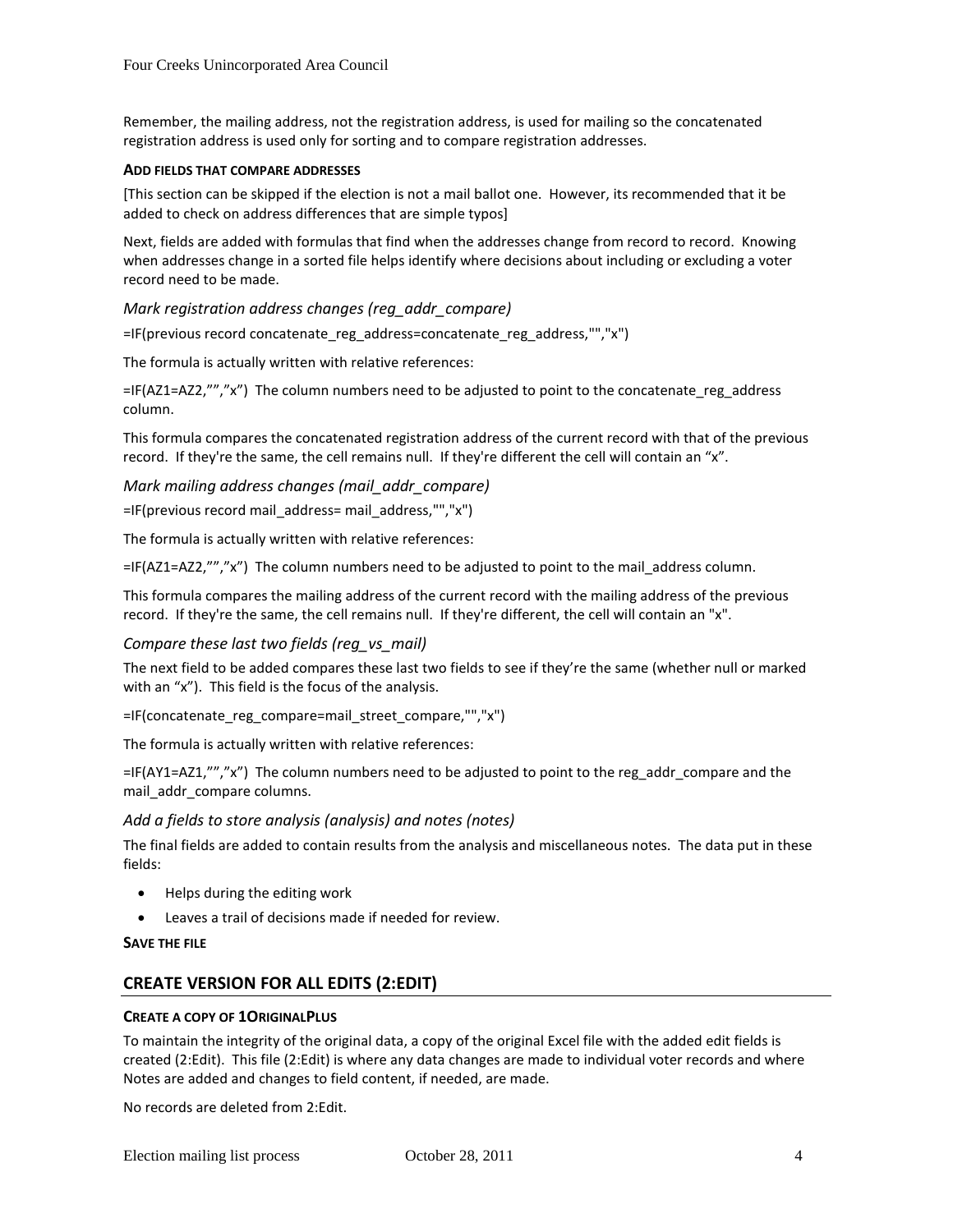### **SORT THE DATA**

Sort the entire spreadsheet by registration address and then by mailing address:

• Sort By concatenate\_reg\_address Then By mail\_street.

### **ANALYZE USING THE ADDED FIELDS**

Using the added fields the work to edit that data can begin.

### *The logic*

The registration address and the mailing address for a record are compared to the same fields in the previous record:

- Situation 1: If the registration address AND the mailing address are BOTH different, the record is kept.
- Situation 2: If the registration address AND the mailing address are BOTH the same, the record is deleted.
- Situation 3: If the registration address is the same AND the mailing address changes OR the mailing address is the same AND the registration address changes the record is usually kept but further analysis is needed before a final decision is made.

For reference, in the 2006 data all but 399 records were either situation 1 or situation 2. Of the 399:

- 348 we judged OK ("OK") during the analysis and the record was kept.
- 41 were transcription differences ("ERR") in the mailing address that, when corrected were re-compared and either kept or deleted.
- 9 records required further analysis ("?").

*Situation 1 and Situation 2 examples*

|     |                         | AE.                         | AF           | AG                                                 | AH | $\mathsf{A}$ |
|-----|-------------------------|-----------------------------|--------------|----------------------------------------------------|----|--------------|
|     | mail_street             | concatenate_reg_address     |              | reg_addr_compare   mail_addr_compare   reg_vs_mail |    | Note         |
| 2.  | 10002 174TH AVE SE      | 10002 174TH AVE SE          | x            | x                                                  |    |              |
| з   | 10002 174TH AVE SE      | 10002 174TH AVE SE          |              |                                                    |    |              |
| 4   | 10005 148TH AVE SE      | 10005 148TH AVE SE          | $\mathbf x$  | $\mathbf x$                                        |    |              |
| 5   | 10005 148TH AVE SE      | 10005 148TH AVE SE          |              |                                                    |    |              |
| 6.  | 10006 182ND AVE SE      | 10006 182ND AVE SE.         | $\mathbf{x}$ | $\mathbf{x}$                                       |    |              |
|     | 10006 182ND AVE SE      | 10006 182ND AVE SE          |              |                                                    |    |              |
| 8   | 10007 174TH AVE SE      | 10007 174TH AVE SE          | $\mathbf{x}$ | $\mathbf{x}$                                       |    |              |
| 9.  | 10007 174TH AVE SE      | 10007 174TH AVE SE          |              |                                                    |    |              |
| 10  | 10008 148TH AVE SE      | 10008 148TH AVE SE          | $\mathbf x$  | x                                                  |    |              |
|     | 11 10008 148TH AVE SE   | 10008 148TH AVE SE          |              |                                                    |    |              |
|     | 12 10008 148TH AVE SE   | 10008 148TH AVE SE          |              |                                                    |    |              |
|     | 13 <b>PSC 94 BOX 71</b> | 10019 RENTON ISSAQUAH RD SE | $\mathbf{x}$ | x                                                  |    |              |
| 14  | 10020 178TH AVE SE      | 10020 178TH AVE SE          | $\mathbf x$  | X                                                  |    |              |
| 15. | 10020 178TH AVE SE      | 10020 178TH AVE SE          |              |                                                    |    |              |
|     | 16   10020 178TH AVE SE | 10020 178TH AVE SE          |              |                                                    |    |              |
|     | 17 PO BOX 2610          | 10022 148TH AVE SE          | $\mathbf x$  | $\mathbf{x}$                                       |    |              |
|     | 18 PO BOX 2610          | 10022 148TH AVE SE          |              |                                                    |    |              |

This is a sample of the marked up data (the yellow highlights were added just for emphasis). Every time the concatenate\_reg\_address changes an "x" shows up in the reg\_addr\_compare field and every time the mail\_street changes an "x" shows up in the mail\_addr\_compare field.

Since the reg\_addr\_change and the mail\_addr\_change are the same for each record (either they both changed or neither changed) the reg\_vs\_mail field is null for all the sample data. All of these records are either situation 1 or situation 2 and therefore will be kept or deleted appropriately.

Do NOT do the deletes yet.

#### *Situation 3 examples*

# Mail\_street typing differences

In this example, the mail street addresses are different only because of the way they were transcribed into the data. This could occur because the mailing information sent in by one registered voter is slightly different from that sent in from another registered voter or could simply be caused by transcription differences.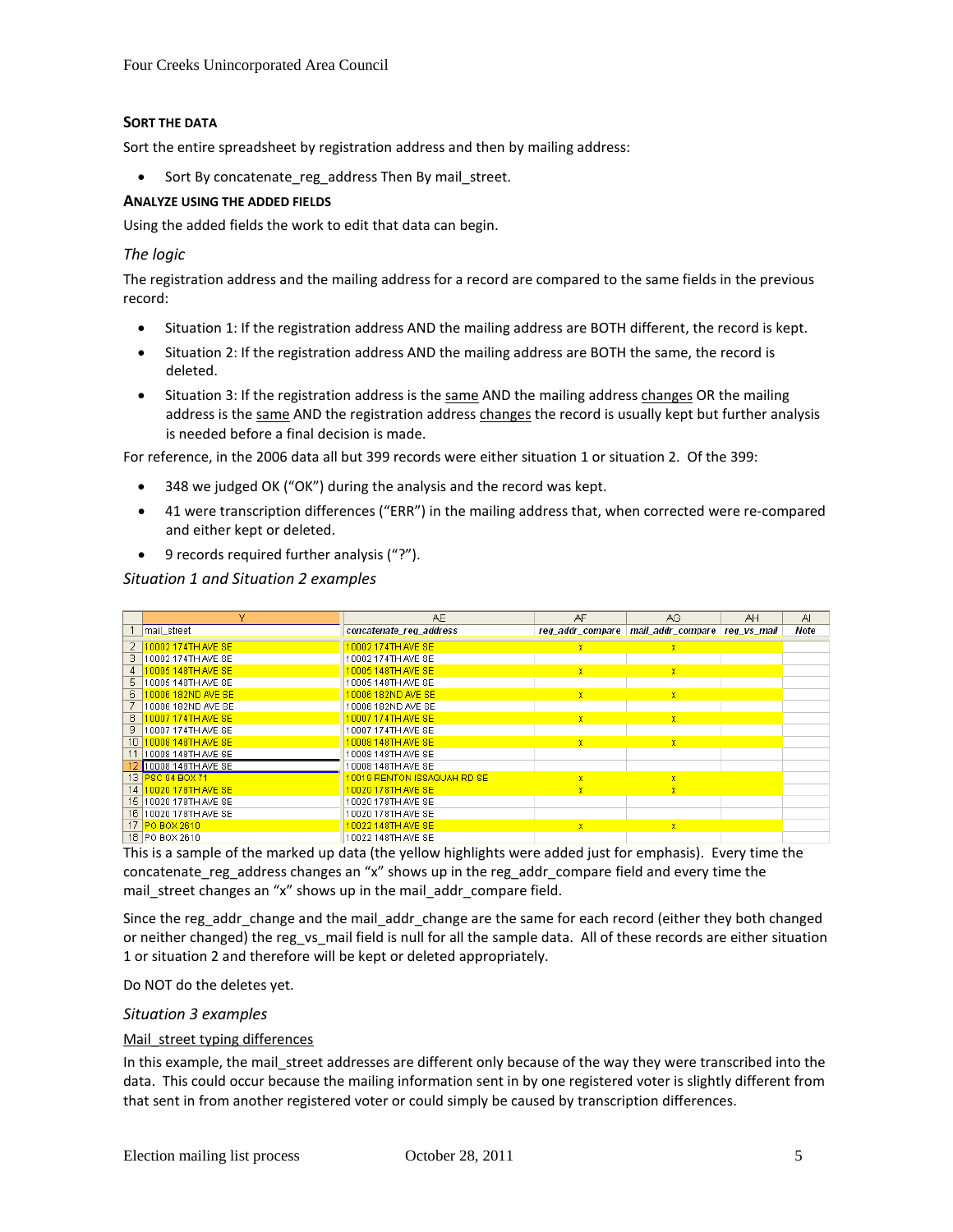In all these cases, "ERR" is entered in the Note field.

At this point, one of the records is changed so the mail\_street addresses are the same. This will change the result of the mail\_addr\_compare formula and, like the Situation 1 and Situation 2 example, the second record will be able to be deleted for the final mailing.

|                        | AE.                     | AF | AG                                                  | ΑH | Al         |
|------------------------|-------------------------|----|-----------------------------------------------------|----|------------|
| 1   mail_street        | concatenate reg address |    | reg addr_compare   mail_addr_compare   reg_vs_mail_ |    | Note       |
| 308 10736 154TH PL SE  | 10736 154TH PL SE       |    | x                                                   |    |            |
| 309 10736 154TH PL SE  | 10736 154TH PL SE       |    |                                                     |    |            |
| 310 10738 169TH AVE SE | 10738 169TH AVE SE      |    |                                                     |    |            |
| 311 10738 169TH AVE SE | 10738 169TH AVE SE      |    |                                                     |    |            |
| 312 PO BOX 5903        | 10742 169TH AVE SE      |    |                                                     |    |            |
| 313 POB 5903           | 10742 169TH AVE SE      |    |                                                     |    | <b>ERR</b> |
| 314 10809 169TH AVE SE | 10809 169TH AVE SE      |    |                                                     |    |            |
| 315 10809 169TH AVE SE | 10809 169TH AVE SE      |    |                                                     |    |            |

Make the mail\_street change but do NOT do the delete yet.

[A situation was found in the 2006 data where the mailing address was the same and the registration address was different although it's not clear why this would occur.]

|                              | AG.                     | AH | Al                                                                                                                             | AJ | AK                    |
|------------------------------|-------------------------|----|--------------------------------------------------------------------------------------------------------------------------------|----|-----------------------|
| mail street                  | concatenate reg address |    | $\boxed{\mathbf{v}}$ reg_addr_compar $\boxed{\mathbf{v}}$ mail_addr_compar $\boxed{\mathbf{v}}$ reg_vs_ma $\boxed{\mathbf{v}}$ |    | $anays$ $\rightarrow$ |
| 12270 700 NW GILMAN BLVD 300 | 22425 SE MAY VALLEY RD  | x  | х                                                                                                                              |    |                       |
| 12271 700 NW GILMAN ST 300   | 22425 SE MAY VALLEY RD  |    | X                                                                                                                              | x  | <b>ERR</b>            |
| 12272 22428 SE 134TH ST      | 22428 SE 134TH ST       | x  | Х                                                                                                                              |    |                       |
| 12273 22433 SE 134TH ST      | 22433 SE 134TH ST       | X  | Х                                                                                                                              |    |                       |
| 12274 22433 SE 134TH ST      | 22433 SE 134TH ST       |    |                                                                                                                                |    |                       |
| 12275 6920 ROOSEVELT WAY NE  | 22500 SE 156TH ST       | х  | x                                                                                                                              |    |                       |
| 12276 22509 SE MAY VALLEY RD | 22509 SE MAY VALLEY RD  | x  | x                                                                                                                              |    |                       |
| 12277 22509 SE MAY VALLEY RD | 22509 SE MAY VALLEY RD  |    |                                                                                                                                |    |                       |
| 12278 22509 SE MAY VALLEY RD | 22509 SE MAY VALLEY RD  |    |                                                                                                                                |    |                       |
| 12279 22512 SE 134TH ST      | 22512 SE 134TH ST       | X  | x                                                                                                                              |    |                       |
| 12280 22512 SE 134TH ST      | 22512 SE 134TH ST       |    |                                                                                                                                |    |                       |
| 12281 22526 SE MAY VALLEY RD | 22526 SE MAY VALLEY RD  | x  | x                                                                                                                              |    |                       |
| 12282 22526 SE MAY VALLEY RD | 22526 SE MAY VALLEY RD  |    |                                                                                                                                |    |                       |
| 12283 PO BOX 673             | 22526 SE MAY VALLEY RD  |    | х                                                                                                                              | x  | OK                    |
| 12284 22606 SE MAY VALLEY RD | 22606 SE MAY VALLEY RD  | X  | X                                                                                                                              |    |                       |

Record 12283 is an example of where the mail\_street address changed and is judged to be OK (the record would be selected). This also contains another example of where the mail street change was typographical and would be corrected. 12270 and 12271 appear to be the same mailing address so the correction would be to replace one mail street with the other. A note is made in the Note column to log the change.

Remember to re-sort the data after each change to validate that the indicators produced by the formulas have also changed.

|                   | АG                         | ΑH |                                                                                                                                                                                          | A. | АK |
|-------------------|----------------------------|----|------------------------------------------------------------------------------------------------------------------------------------------------------------------------------------------|----|----|
| mail street       | concatenate_reg_address    |    | $\lceil \mathbf{v} \rceil$ reg_addr_compar $\lceil \mathbf{v} \rceil$ mail_addr_compar $\lceil \mathbf{v} \rceil$ reg_vs_ma $\lceil \mathbf{v} \rceil$ analys $\lceil \mathbf{v} \rceil$ |    |    |
| 13022 PO BOX 1689 | 24920 SE TIGER MOUNTAIN RD |    |                                                                                                                                                                                          |    |    |
| 13023 PO BOX 1689 | 24920 SE TIGER MOUNTAIN RD |    |                                                                                                                                                                                          |    |    |
| 13024 PO BOX 1689 | 24920 TIGER MOUNTAIN RD SE |    |                                                                                                                                                                                          |    |    |
| 13025 PO BOX 1689 | 24920 TIGER MOUNTAIN RD SE |    |                                                                                                                                                                                          |    |    |

This is an unusual example and the only time in the 2006 data where the registration\_address changed but the mail\_street stayed the same. The registration addresses are suspiciously similar. If this were to occur in current data it might be reported to KC Elections. The UAC would probably send one ballot to the PO Box.

[Should the UAC include the registration address in the mailing address when there is a different mail\_street address?]

# **PREPARE MAILING LIST (3:MAILING)**

#### **SAVE THE FILE AND CREATE A NEW VERSION**

At this point, the file is saved and creating a new version (3:Mailing) is created.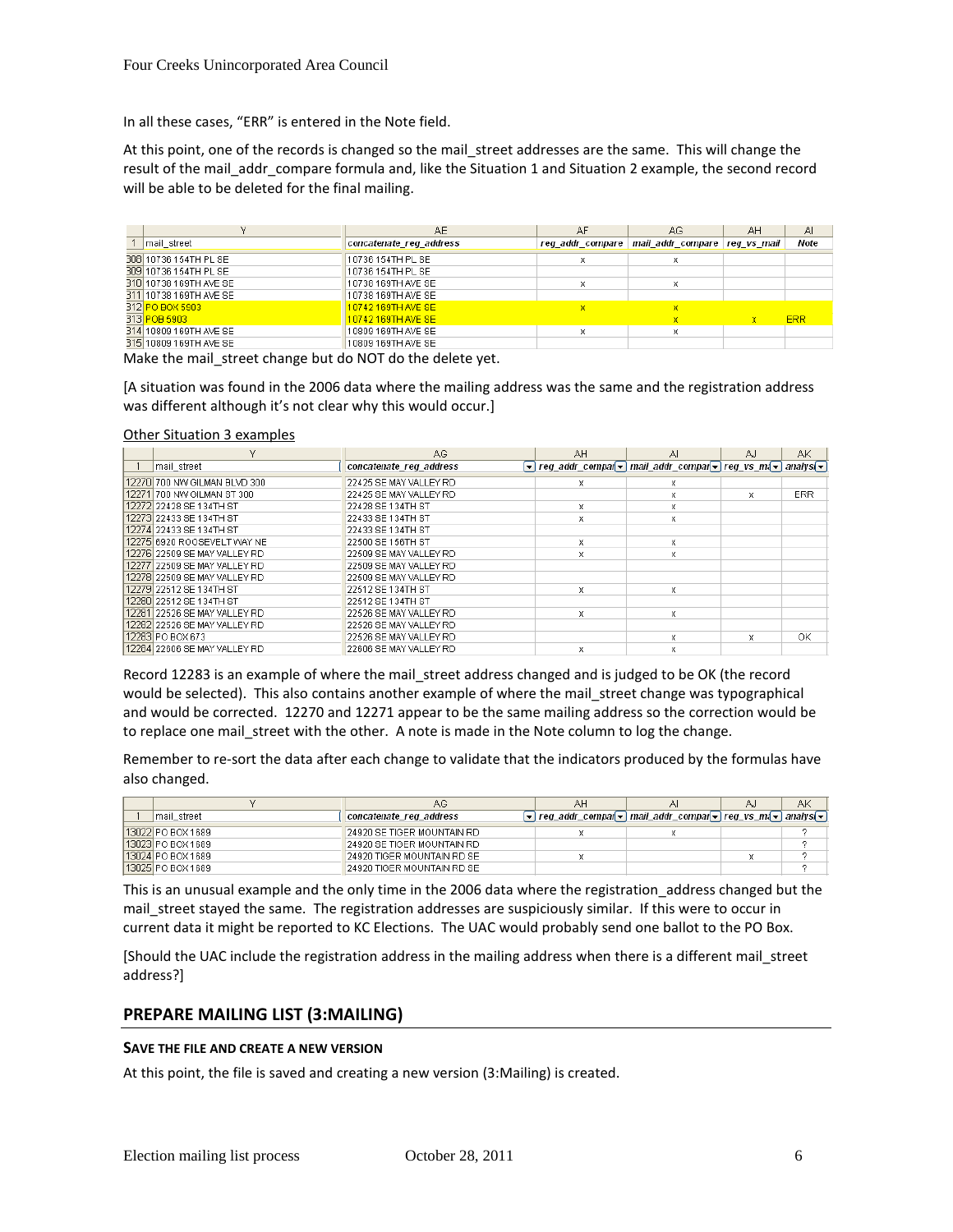# *Replace formulas with their results*

With the formulas comparing the content of neighboring records, any deletions from this point forward could cause the formulas to produce different results. Therefore, replacing the formulas with their results is the next step.

The way to do that is to select the columns with the added formulas (and the Analysis and Note columns), copy them, and then do an Edit>Paste Special>Values over the top of those same columns.

From this point on, records can be deleted without affecting the formula data.

Note that the file size will significantly reduce by replacing the formulas.

### **MAILING LIST**

4:Mailing will become the mailing list sent to the printer/mailer. After deleting data unnecessary the remaining information is analyzed.

### *Rows*

At this point multiple voters at the registration address/mailing address combinations can be deleted.

The easiest way to do this is to sort the file. Sort By is the reg\_addr\_compare and Then By mail\_addr\_compare. All the records with null in both fields can be deleted. In 2006 this was 7,297 records(51%). In 2009 this was 6,937 records (51%).

This is also a good time to make sure there is an entry in the analysis field for all entries where there is a change to the mailing or registration address.

# *Remove foreign mailings*

There are a few records with out of state or out of county mailing addresses. In 2006, the Election Committee decided not to send ballots to those mailing addresses that would require additional postage. This meant that all voters with mailing addresses outside the U.S. were not sent ballots.

Note that, according to the USPS web site, military "states" include AA, AE, and AP. There were 16 such addresses in the 2006 mailing file. Additionally, there were 20 records out of country. Finally, there were 87 out of state but still in the U.S.

The policy of the UAC is not to mail to addresses where there will be additional postage. Therefore all non-U.S. addresses are removed. This was 22 entries in 2009.

# *Columns*

When preparing for mailing much of the data in the columns is not needed including all the information about the voter (FCUAC uses the generic first line on the mailing "to all registered voters". [Given that about 357 voters in 2006 had a mailing address change only, FCUAC needs to review that first line.]

The registration address data is also not needed since the mailing data will be used. The record layout below shows which columns to keep.

name, care\_of,mail\_street,mail\_city,mail\_zip

The "name" column is a re-titling of one of the existing name columns. Enter the words "Register voters at:" in the name column in every record.

There are 6.526 remaining addresses in 2009.

# **PRODUCE THE VOTER LIST (4:VOTERS)**

# **MAKE ONE ADDITIONAL FILE COPY (4:VOTERS)**

Make another copy of 2:Edit (4:Voters).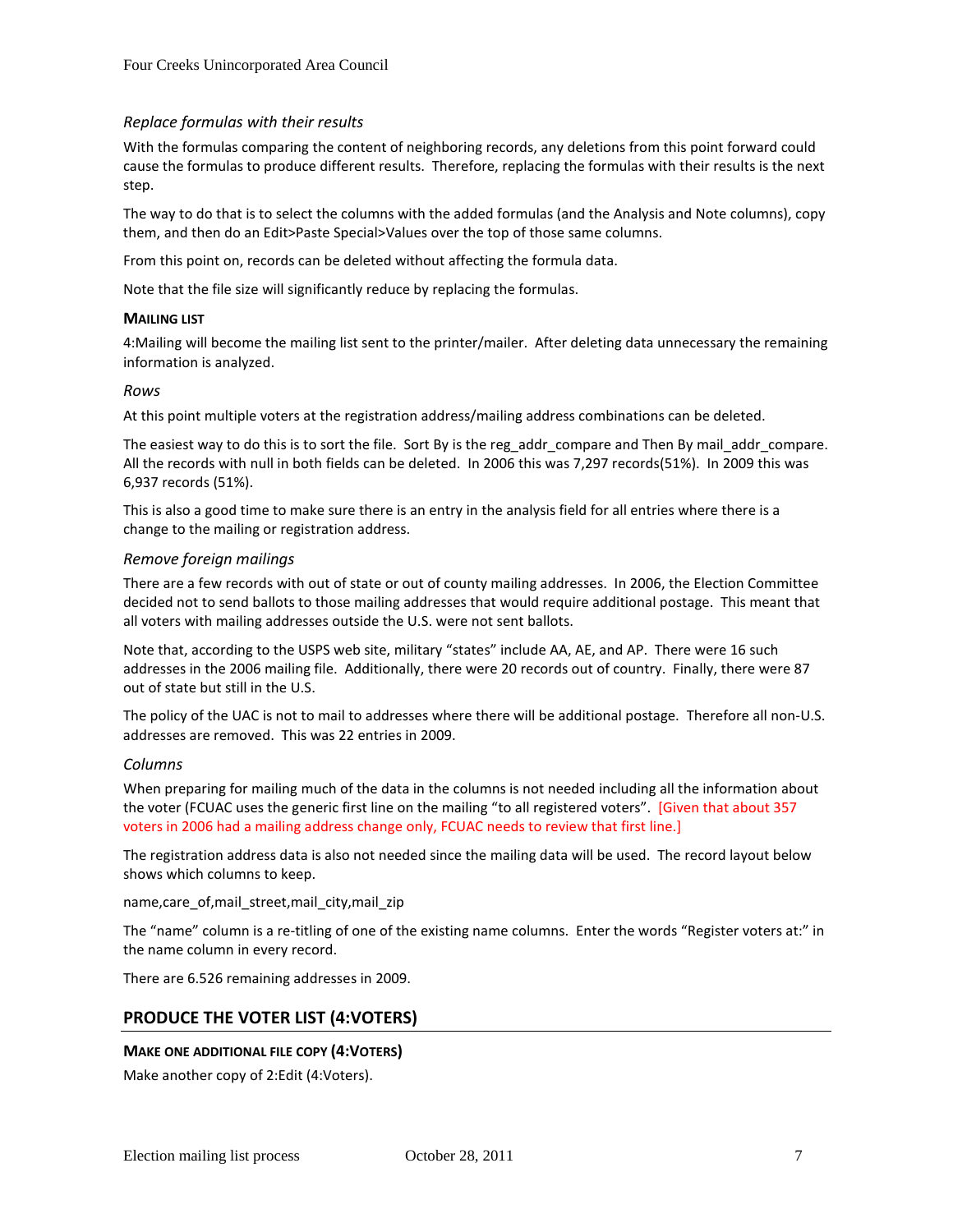4:Voters will become the registered voter list used when votes are validated. Since only the voters name and the registration address are needed, the rest of the data in the columns can be deleted.

Once again, copy>paste special>values all the added fields.

*Create a new full name field*

=CONCATENATE(A2,", ",B2," ",C2," ",D2)

Keep the concatenated name information, the voting precinct, and the concatenated registration address along with city, state and zip

# **VOTER LIST FIELDS (2006, 2009)**

| Field            | Description                                                                                                                                             | Keep in final file |
|------------------|---------------------------------------------------------------------------------------------------------------------------------------------------------|--------------------|
| voter_id         |                                                                                                                                                         |                    |
| status (A, I, P) | Active (A), Inactive (I), Pending (P) Pending: Basically, they can<br>still vote but Elections has to verify something; usually their ID<br>or address. |                    |
| name_last        |                                                                                                                                                         |                    |
| name_first       |                                                                                                                                                         |                    |
| name_middle      |                                                                                                                                                         |                    |
| name_suffix      |                                                                                                                                                         |                    |
| house_number     |                                                                                                                                                         |                    |
| house_fraction   | e.g. 1/2, 1/3                                                                                                                                           |                    |
| pre_dir          | Contains the address direction (NE, SE, etc.) if it proceeds the<br>street address. Mutually exclusive with post_dir.                                   |                    |
| street           |                                                                                                                                                         |                    |
| type             | e.g. Ave, Blvd, Ct, Dr, Ln, Pl, Rd, St, Way                                                                                                             |                    |
| post_dir         | Contains the address direction (NE, SE, etc.) if it follows the<br>street address. Mutually exclusive with pre_dir.                                     |                    |
| building_number  |                                                                                                                                                         |                    |
| apartment_number |                                                                                                                                                         |                    |
| city             |                                                                                                                                                         |                    |
| state            |                                                                                                                                                         |                    |
| zip              |                                                                                                                                                         |                    |
| precinct         |                                                                                                                                                         |                    |
| portion          |                                                                                                                                                         |                    |
| reg_date         |                                                                                                                                                         |                    |
| gender           | M/F                                                                                                                                                     |                    |
| PAV              | Permanent Absentee Voter Y/N                                                                                                                            |                    |
| birth_date       | m/d/yyyy                                                                                                                                                |                    |